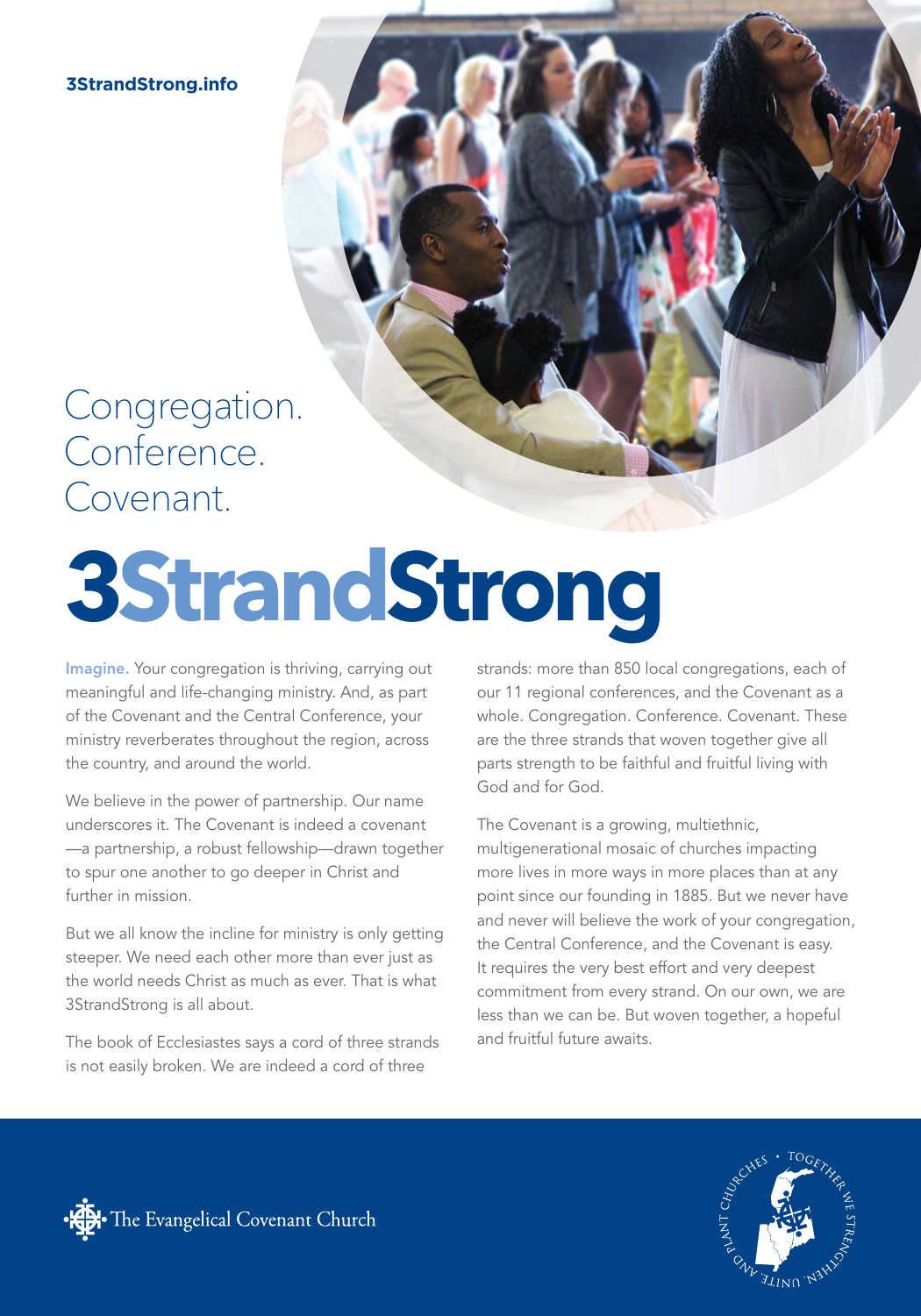#### **3StrandStrong.info**

## The Opportunity



The overarching mission of the Covenant is to partner together to see more disciples among more populations in a more caring and just world. To accomplish that, we pursue five mission priorities: start and strengthen churches, make and deepen disciples, develop leaders, love mercy do justice, and serve globally. In the Central Conference, we give particular attention to planting, strengthening, and connecting churches of all shapes and sizes while engaging justice and telling the story of Jesus.

*We believe the local church is God's basic strategy for reaching the world. And so the aim of the Central Conference and Covenant is clear: to serve our churches and unite our churches in service together.*

#### You help us serve every church, including your own, through:

- Vitality resources to evaluate and plan for a healthy, missional future
- Clergy who are continually growing as competent servant leaders
- Events and resources for the discipleship of children, youth, and adults
- Resources and training for impacting your community through evangelism and community transformation

#### You help us unite every church in service together, including your own, through:

- International partnerships in 40 countries around the world, where we work alongside national leaders to advance our shared mission priorities globally
- Church planting throughout the United States and Canada
- Community transformation ministries in affordable housing, low-income medical clinics, immigration services, senior housing, and group homes for adults with developmental disabilities and more

#### As a result of this partnership, in the next five years we envision:

- Sending 50 new missionaries
- 125 new congregations in the United States and Canada, of which 2-5 per year will be in our conference
- 500 newly credentialed clergy
- 125 neighborhood transformation initiatives in local churches and communities
- Every congregation walking toward a healthy, missional future

• Consultation to navigate important processes such as pastoral searches

• Practical resources for church

• Employee benefit programs

• Loan programs for land and facility

management

projects

- Every pastor engaged in personal and professional pathways of healthy missional leadership
- Every lay leader resourced with accessible materials and training events







JEROME NELSON Superintendent

GARY WALTER President

Het The Evangelical Covenant Church